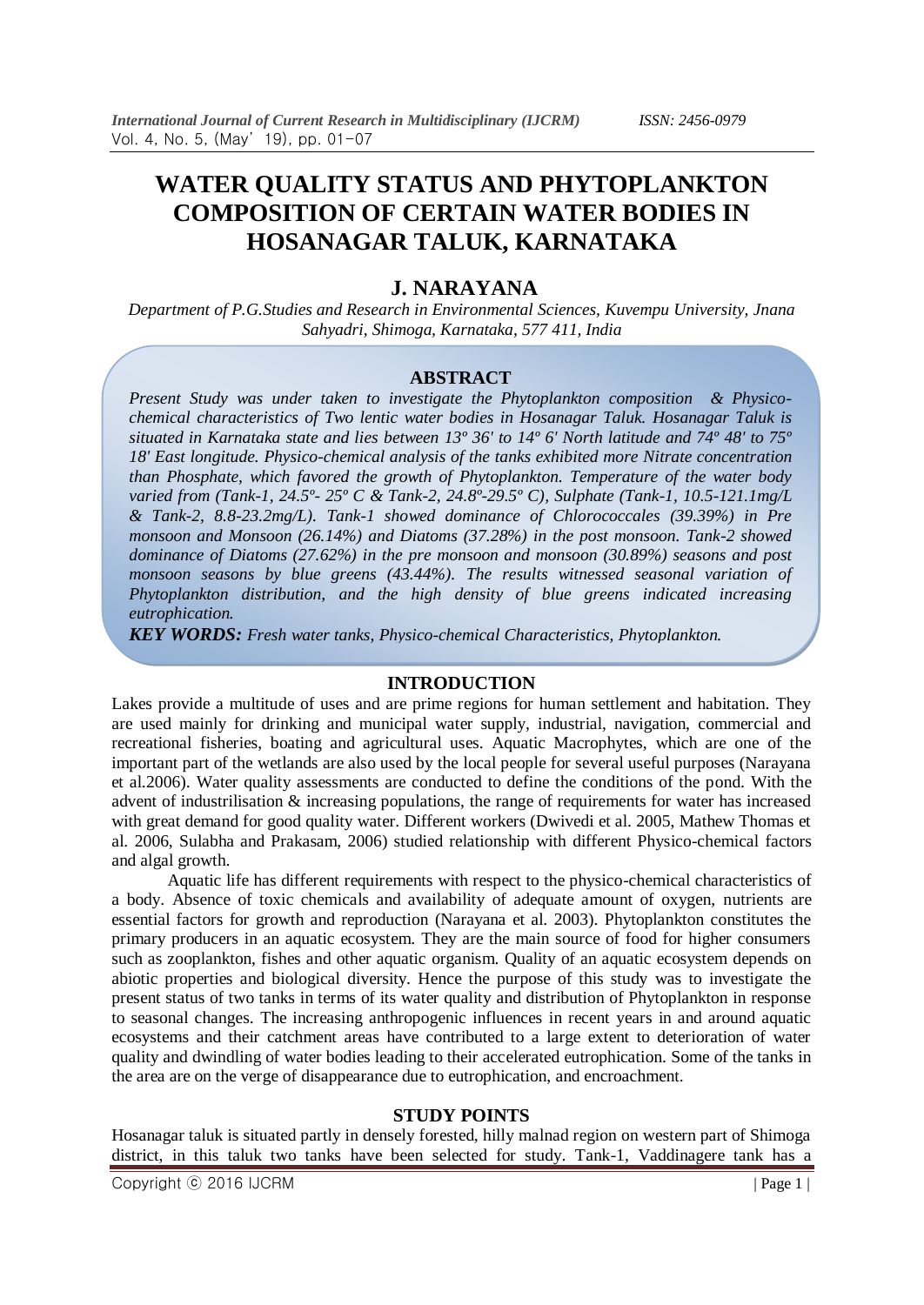# *Water quality status and Phytoplankton composition of Certain water bodies in Hosanagar Taluk, Karnataka*

catchment area of more than 5 hectares, water spread area of 1.25 Hect, Vaddagere tank is surrounded by agricultural land on one side, human settlement on other side, and scrub jungle on the two sides. Tank-2, Uramundhina kere tank has a catchment area of about 3 to 4 hectares, water spread area of 5.98 Hect. Harohittalu tank is surrounded by agricultural land on one side and forest cover on its other sides. Tank water is being used by the local people for bathing, swimming and washing clothes.

# **MATERIALS AND METHODS**

Physico-chemical and biological characteristics of the tank water were studied at monthly intervals, during the period from May 2004 to June 2005. Physico-chemical analysis of the water was done as per standard methods recommended by APHA (1998). For the identification of Phytoplankton Standard keys provided by APHA (1998), Needham & Needham (1962) & Fritch (1945) were used.

# **RESULT'S AND DISCUSSION**

Water bodies can be carefully characterised by the three major components: Hydrology, physicochemical characteristics, & Biology. A complete assessment of water quality is based on appropriate monitoring of these components (Chapman, 1996). Hence the Phytoplankton composition and physico-chemical characteristics during different seasons of the year were observed and presented in Table-1 & 2. The yearly average and Standard deviation of phytoplankton density & physicochemical characteristics of two tanks are given in Table –6 and 7.

Oxygen content is a vital feature of any water body because it greatly influences the solubility of metals and is essential for all forms of biological life. During the present study D.O was recorded minimum during post monsoon season (2.8 mg/l in tank-1) and in monsoon 2.8 mg/l in tank-2) and maximum during monsoon season (3.2 mg/l in tank-1) & post monsoon (5.2 mg/l in tank-2). The factors affecting the oxygen balance in water bodies are input from the atmosphere & photosynthesis and out put through respiration.

Water temperature showed seasonal variation in the two tanks. In tank-1 minimum temperature was recorded during post monsoon season (24.8ºC) and maximum during pre monsoon (29.5ºC), and in tank-2 temperature was minimum (24.5ºC) during monsoon & maximum (25ºC) in the pre monsoon season. Hutchinson (1957) mentioned that temperature is important in controlling both the quality and quantity of planktonic flora.

Lower concentration of Total hardness was recorded in monsoon season in both the tanks (18.0mg/l in tank-1 & 8.1mg/l in tank-2) and higher concentration in pre monsoon season (33mg/l in tank-1) and post monsoon (45 mg/l in tank-2). The water in the present study is termed as soft according to Kannan (1991).

In the present study conductivity ranged between 46umhos/cm to173.7 umhos/cm. In tank-1 it was minimum during monsoon (46 $\mu$ mhos/cm) & in tank-2, it was minimum during post monsoon season (101mhos/cm), conductivity was maximum during pre monsoon season in both the tanks  $(173.7 \mu m \text{hos/cm in tank-1}, \text{and } 129 \mu m \text{hos/cm in} \text{tank-2}.$ 

The pH value of water is an important index of acidity and alkalinity and is the resulting value of the acidic/basic interactions of a number if its mineral and organic compounds. pH of the water varied between 6.7 to 7.7, pH was recorded below 7 during pre monsoon season (6.8 in tank -1, 6.7 in tank - 2) and above 7 during post monsoon season ( 7.39 in taank-1, 7.7 in tank-2). Highest and lowest value of pH was recorded in different months due to increased and decreased human and other biological activities (Sinha, 1995).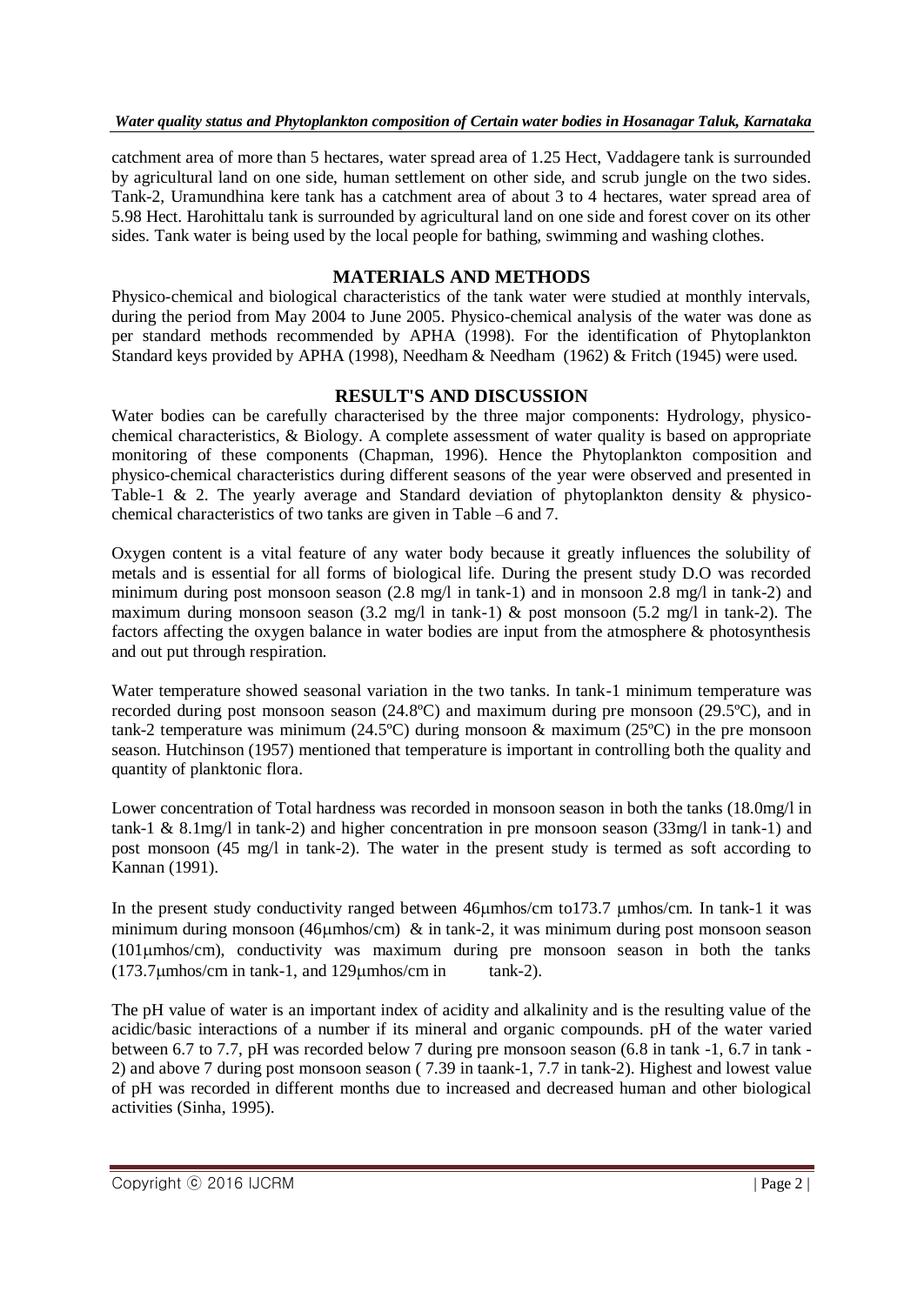## *Water quality status and Phytoplankton composition of Certain water bodies in Hosanagar Taluk, Karnataka*

Phosphate is one of the important factors that control the algal population in ponds and lakes. Phosphorus in Lake Water occurs in both organic and inorganic forms. Major part of the inorganic phosphate is present in the form of orthophosphates  $(PO<sub>4</sub><sup>3</sup>)$ . Phosphate showed minimum values during post monsoon season  $(0.15 \text{ mg/l} \text{ in } \text{tank-1} \& 0.004 \text{ mg/l} \text{ in } \text{tank-2})$  and maximum values during monsoon season (0.4mg/l in tank-1 & 0.37 mg/l in tank-2) Zutchi and Khan (1988) have also observed similar situations. This was evident that due to the surface runoff from the surrounding crop fields fertilised with phosphate.

Oxidation of ammonia first produces nitrite and then nitrate. Nitrates showed seasonal variation with minimum values during pre monsoon season (0.5mg/l in tank-1, 0.09mg/l in tank-2) and maximum in mansoon (2.2mg/l) in tank-1 and post monsoon (0.33mg/l) in tank-2.because the run off water entering the tank during monsoon season carries nitrates, probably by the transport of nutrients from the water shed areas with the runoff water (R.Purushothama et all, 2005), Sudhakar (1989) have also observed highest concentration of nitrates during post monsoon and monsoon season.

| Sl. No.           | Phytoplankton       | Family             | Monsoon        | talin (1 -2).  |                | Post monsoon     |                          | Pre monsoon         |                       |
|-------------------|---------------------|--------------------|----------------|----------------|----------------|------------------|--------------------------|---------------------|-----------------------|
| Cyanophyceae      |                     |                    | $T-1$          | $T-2$          | $T-1$          | $\overline{T-2}$ | $T-1$                    | $T-2$               | Abundance             |
| 1.                | Anabaena            | Chroococaceae      |                |                |                |                  | $^{+}$                   |                     | $\mathbf R$           |
| 2.                | Aphanocapsa         | Chroococaceae      | $\ddot{}$      | $\ddot{}$      | $\ddot{}$      | $\ddot{}$        | $+$                      | $\ddot{}$           | D                     |
| $\overline{3}$ .  | Merismopedia        | Chroococaceae      |                | $\ddot{}$      | $\ddot{}$      | $\ddot{}$        | $\ddot{+}$               | $\ddot{}$           | D                     |
| $\overline{4}$ .  | Microcystis         | Chroococaceae      | $^{+}$         | $\ddot{}$      | $\ddot{}$      | $\ddot{}$        | $^{+}$                   | $\ddot{}$           | D                     |
| 5.                | <b>Nostoc</b>       | Nostacaceae        |                |                | $\ddot{}$      |                  | $+$                      | $\frac{1}{2}$       | $\overline{SD}$       |
| 6.                | <b>Oscillatoria</b> | Oscilatoriaceae    |                |                | $\ddot{}$      | $\ddot{}$        | $\ddot{}$                | $\ddot{+}$          | $\mathbf D$           |
| 7.                | Phormidium          | Oscilatoriaceae    | $\ddot{}$      | $+$            | $\ddot{}$      | $\ddot{}$        | $\ddot{}$                | $\ddot{}$           | D                     |
| 8.                | Spirulina           | Oscilatoriaceae    | $\ddot{}$      | $\ddot{}$      | $\ddot{}$      | $\ddot{}$        | $\frac{1}{2}$            | $\ddot{}$           | D                     |
| 9.                | Tetraspora          | Tetrasporaceae     | $+$            |                |                |                  | $\overline{a}$           | $\bar{\phantom{a}}$ | $\mathbf R$           |
| Chlorophyceae     |                     |                    |                |                |                |                  |                          |                     |                       |
| 10.               | Ankistrodesmus      | Oocystaceae        | $+$            | $^{+}$         | $^{+}$         | $\ddot{}$        | $+$                      | $+$                 | D                     |
| 11.               | Coelastrum          | Coelastraceae      | $^{+}$         | $+$            | $\ddot{}$      | $\ddot{}$        | $\ddot{}$                | $\ddot{}$           | D                     |
| 12.               | Crucigenia          | Scenedesmaceae     |                | $\ddot{}$      | $\ddot{}$      | $\ddot{}$        | $\ddot{+}$               | $\ddot{+}$          | D                     |
| 13.               | Dictyosphaerium     | Dictyosphaeriaceae |                |                | $\overline{a}$ |                  | $\ddot{}$                | $\ddot{}$           | $\overline{\text{R}}$ |
| 14.               | Kirchneriella       | Oocystaceae        | $^{+}$         | $+$            | $\ddot{}$      | $\ddot{}$        | $\ddot{}$                | $\ddot{+}$          | $\overline{D}$        |
| 15.               | <i>Oocystis</i>     | Oocystaceae        | $\ddot{}$      | $^{+}$         |                | $\ddot{}$        | $\overline{\phantom{a}}$ | $\ddot{}$           | $\mathbf D$           |
| 16.               | Pediastrum          | Hydrodictyaceae    | $\overline{a}$ |                | $\ddag$        | $\ddot{}$        | $\ddot{}$                | $\ddot{+}$          | $\overline{SD}$       |
| 17.               | <b>Scenedesmus</b>  | Scenedesmaceae     | $\frac{1}{2}$  | $^{+}$         | $\ddot{}$      | $\ddot{}$        | $\ddot{+}$               | $\ddot{}$           | D                     |
| 18.               | Selenastrum         | Oocystaceae        | $\overline{a}$ | $\ddot{}$      | $\ddot{}$      | $\ddot{}$        | $\ddot{}$                | $\ddot{+}$          | D                     |
| 19.               | Spirogyra           | Zygnemataceae      | $^{+}$         | $\ddag$        | $\ddot{}$      | $\ddot{+}$       | $\ddot{}$                | $\qquad \qquad +$   | $\mathbf D$           |
| 20.               | Tetrastrum          | Hydrodictyaceae    | $\overline{a}$ |                | $\overline{a}$ | $\overline{a}$   | $\ddot{+}$               | $\overline{a}$      | $\overline{\text{R}}$ |
| 21.               | Zygnema             | Zygnemataceae      | $\ddot{}$      | $\overline{a}$ | $\ddot{}$      | $\overline{a}$   | $\ddot{+}$               | $\ddot{}$           | D                     |
| $\overline{22}$ . | <b>Arthrodesmus</b> | Desmidiaceae       | $\ddot{}$      | $\ddot{}$      | $\overline{a}$ | $\ddot{}$        | $\ddot{+}$               | $\ddot{+}$          | D                     |
| 23.               | Cosmarium           | Desmidiaceae       | $+$            | $+$            | $\ddot{}$      | $\ddot{}$        | $\ddot{+}$               | $+$                 | D                     |
| 24.               | Closterium          | Desmidiaceae       | $\ddot{}$      | $\ddot{}$      | $\ddot{}$      | $\ddot{}$        | $\ddot{}$                | $\ddot{+}$          | $\mathbf D$           |
| $\overline{25}$ . | Desmidium           | Desmidiaceae       | $\overline{a}$ | $\ddag$        | $\ddot{}$      | $\ddot{}$        | $\ddot{}$                | $\ddot{}$           | $\mathbf D$           |
| $\overline{26}$ . | Euastrum            | Desmidiaceae       | $\ddot{}$      |                | $\overline{a}$ | $\ddot{}$        | $\ddot{}$                | $\ddot{}$           | $\mathbf D$           |
| 27.               | <b>Micrasterias</b> | Desmidiaceae       | $\ddot{}$      | $+$            | $\ddot{}$      | $\ddot{}$        | $\frac{1}{2}$            | $\ddot{}$           | D                     |
| 28.               | Pleurotaenium       | Desmidiaceae       | $+$            | $\overline{a}$ | $\overline{a}$ | $\overline{a}$   | $\ddot{}$                | $\overline{a}$      | $\overline{SD}$       |
| 29.               | Spondylosium        | Desmidiaceae       | $^{+}$         |                | $^{+}$         |                  | $^{+}$                   | $\blacksquare$      | <b>SD</b>             |
| 30.               | <b>Staurastrum</b>  | Desmidiaceae       | $\ddot{}$      | $\ddot{}$      | $\ddot{}$      | $\ddot{+}$       | $\qquad \qquad +$        | $\qquad \qquad +$   | $\mathbf D$           |

**Table- 1**: Phytoplankton composition and seasonal variation of Vaddagere tank (T-1) and Harohittalu tank  $(T_2)$ 

Copyright © 2016 IJCRM | Page 3 |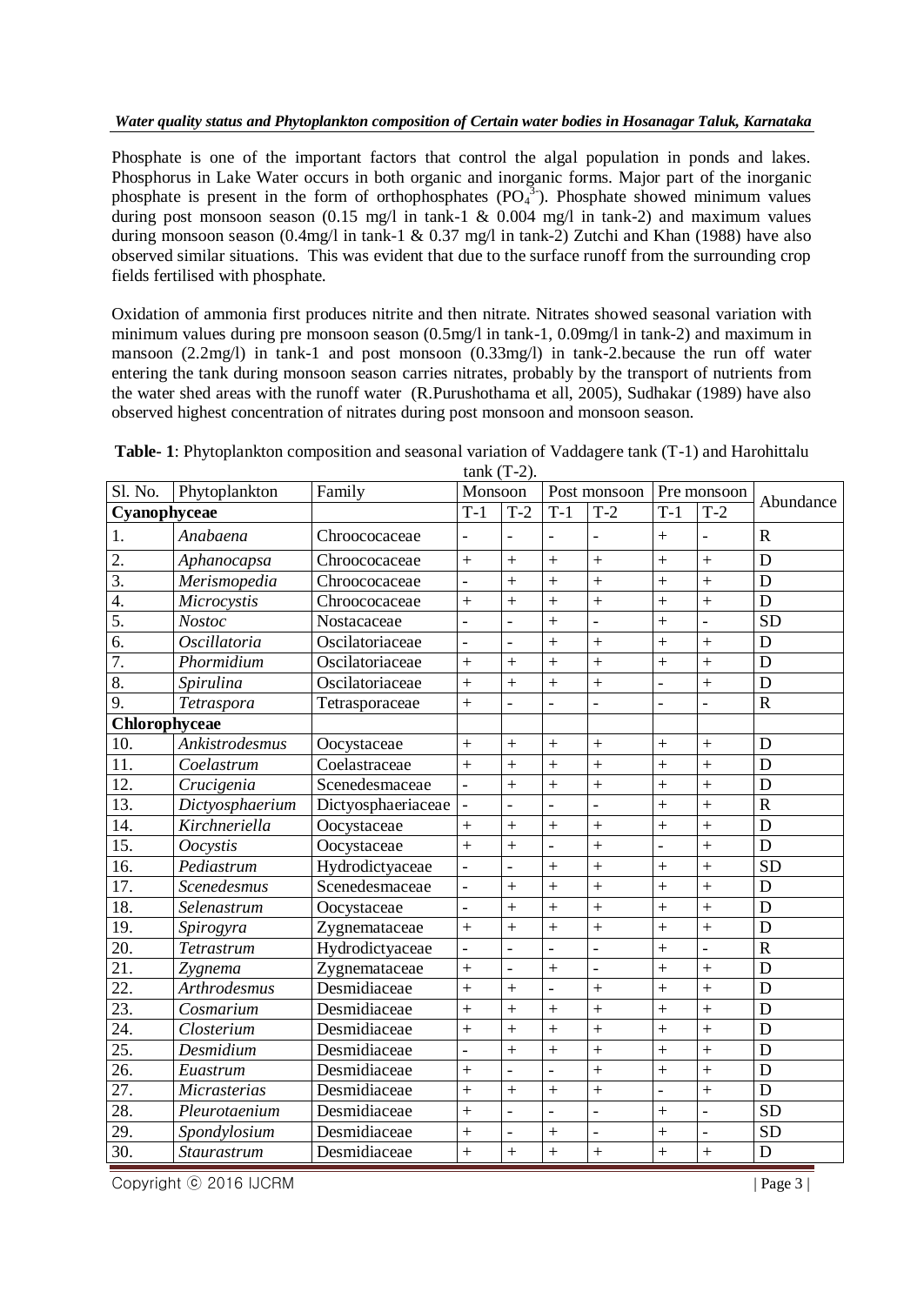| 31.                      | Tetraedron        | Oocystaceae          | $+$                      | $+$                      | $+$                      | $+$                      | $+$                      | $+$                          | D           |
|--------------------------|-------------------|----------------------|--------------------------|--------------------------|--------------------------|--------------------------|--------------------------|------------------------------|-------------|
| 32.                      | Triploceras       | Desmidiaceae         | $+$                      |                          |                          |                          | $\overline{\phantom{0}}$ | $\qquad \qquad \blacksquare$ | R           |
| <b>Bacillariophyceae</b> |                   |                      |                          |                          |                          |                          |                          |                              |             |
| 33.                      | Anomoeoneis       | Bacillariophyceae    | $+$                      | $+$                      | $+$                      | $+$                      | $+$                      | $+$                          | D           |
| 34.                      | Cyclotella        | Coscinodiscaceae     | $\overline{\phantom{a}}$ |                          | $+$                      | $+$                      | $\overline{\phantom{0}}$ | $+$                          | <b>SD</b>   |
| 35.                      | Cymbella          | Cymbellaceae         | $+$                      | $^{+}$                   | $+$                      | $+$                      | $+$                      | $+$                          | D           |
| 36.                      | Fragilaria        | Fragillariaceae      | $+$                      | $+$                      | $+$                      | $+$                      | $+$                      | $+$                          | D           |
| 37.                      | Gomphonema        | Gomphonematacea<br>e | $+$                      | $+$                      | $+$                      | $+$                      | ۳                        | $+$                          | D           |
| 38.                      | Gyrosigma         | Gomphonematacea<br>e |                          |                          |                          | $\overline{\phantom{a}}$ | $^{+}$                   | $^{+}$                       | $\mathbf R$ |
| 39.                      | Melosira          | Coscinodiscaceae     | $+$                      | $+$                      | $+$                      | $+$                      | $+$                      | $+$                          | D           |
| 40.                      | Navicula          | Naviculaceae         | $+$                      | $+$                      | $+$                      | $+$                      | $+$                      | $^{+}$                       | D           |
| 41.                      | Nitzchia          | Nitzchiaceae         | $+$                      | $+$                      | $+$                      | $+$                      | $+$                      | $^{+}$                       | D           |
| 42.                      | Pinnularia        | Naviculaceae         | $+$                      | $+$                      | $+$                      | $+$                      | $+$                      | $+$                          | D           |
| 43.                      | <b>Stauroneis</b> | Bacillariophyceae    | $+$                      | $+$                      | $\overline{\phantom{0}}$ | $+$                      | $+$                      | $\ddag$                      | D           |
| 44.                      | Surirella         | Surirellaceae        | $\overline{\phantom{a}}$ |                          |                          | $\overline{\phantom{0}}$ | $+$                      |                              | R           |
| 45.                      | Tabellaria        | Tabellariaceae       | $+$                      | $+$                      | ۳                        | $+$                      | $+$                      | $+$                          | D           |
| Euglenophyceae           |                   |                      |                          |                          |                          |                          |                          |                              |             |
| 46.                      | Euglena           | Euglenaceae          | $+$                      | $+$                      | $+$                      | $+$                      | $+$                      | $+$                          | D           |
| 47.                      | Phacus            | Euglenaceae          | $^{+}$                   | $\overline{\phantom{a}}$ | $+$                      | $+$                      | $+$                      | $^{+}$                       | D           |
| 48.                      | Trachelomonas     | Euglenaceae          | $+$                      | $^{+}$                   | $\ddag$                  | $+$                      | $+$                      | $^{+}$                       | D           |

*Water quality status and Phytoplankton composition of Certain water bodies in Hosanagar Taluk, Karnataka*

Note:  $D =$  Dominant,  $SD =$  Sub dominant,  $R =$  Rare

 $+=$  Present,  $=$  Absent.

| <b>Table-2:</b> Seasonal average values of Physico-chemical characteristics of Vaddagere tank and |  |
|---------------------------------------------------------------------------------------------------|--|
| Harohittalu tank water.                                                                           |  |

| Sl. No. | <b>Parameters</b>     |       | <b>Monsoon</b> |       | Post monsoon | Pre monsoon |       |
|---------|-----------------------|-------|----------------|-------|--------------|-------------|-------|
|         |                       | $T-1$ | $T-2$          | $T-1$ | $T-2$        | $T-1$       | $T-2$ |
| 1.      | Temperature $(C)$     | 28.2  | 24.5           | 24.8  | 24.7         | 29.5        | 25    |
| 2.      | pH                    | 7.37  | 7.3            | 7.39  | 7.7          | 6.8         | 6.7   |
| 3.      | Dissolved<br>Oxygen   | 3.2   | 2.8            | 2.8   | 4.8          | 3.4         | 5.2   |
|         | (mg/l)                |       |                |       |              |             |       |
| 4.      | Total Hardness (mg/l) | 18.2  | 34             | 26.2  | 45           | 33.0        | 35    |
| 5.      | Conductivity          | 46    | 101.7          | 74.5  | 106          | 173.        | 129   |
|         | $(\mu$ mhos/cm $)$    |       |                |       |              |             |       |
| 6.      | Sulphate (mg/l)       | 8.8   | 12.1           | 23.2  | 56.5         | 11.9        | 10.6  |
| 7.      | Phosphate (mg/l)      | 0.4   | 0.37           | 0.15  | 0.004        | 0.2         | 0.202 |
| 8.      | Nitrate (mg/l)        | 2.2   | 0.21           | 1.6   | 0.33         | 0.5         | 0.09  |

Sulphate content of water ranged between8.8 to 56.5mg/l, minimum value was recorded during monsoon (8.8mg/l) in tank-1 & pre monsoon (10.6mg/l) in tank-2. Maximum value during post monsoon (23.2mg/l in tank-1& 56.5mg/l in tank-2).

Phytoplanktons constitute the primary producers in an aquatic ecosystem. They are the main sources of food for higher consumers such as zooplankton, fishes and other aquatic organisms. Quality of an aquatic ecosystem depends on abiotic properties and biological diversity. Hence the quality and quantity of Phytoplankton population bear much influence on the production potential of an aquatic ecosystem.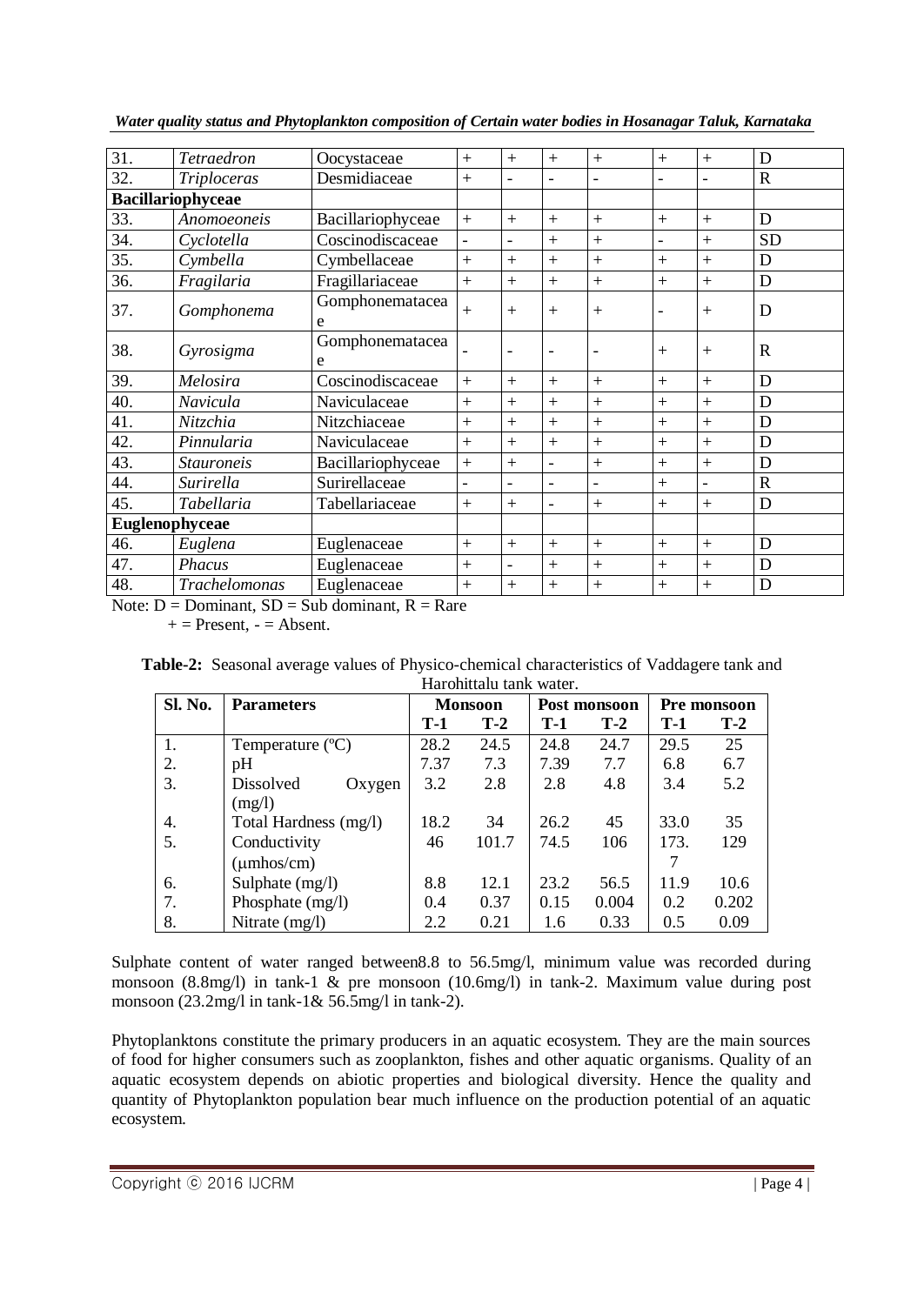Extensive work has been carried out on Phytoplankton of different wetlands of India (Hari Krishna et al. 1999, Bhatt et al. 1999, and Jyothi et al. 1992).

Altogether 48 taxa of phytoplankton were recorded during the study period, out of which 14 taxa belonging to Chlorococcales, 9 to blue greens, 13 to Diatoms, 9 to Desmids and 3 to Euglenoids (Table–1). Maximum density of phytoplankton was recorded in pre monsoon season and minimum during monsoon season (Table-3).

| Phytoplankton  | <b>Monsoon</b> |       |       | Post monsoon | Pre monsoon |       |  |
|----------------|----------------|-------|-------|--------------|-------------|-------|--|
|                | T-1            | $T-2$ | $T-1$ | $T-2$        |             | $T-2$ |  |
| Chlorococcales | 1238           | 845   | 2349  | 1431         | 4626        | 3327  |  |
| Diatoms        | 1216           | 1210  | 2571  | 689          | 3138        | 3355  |  |
| Desmids        | 799            | 544   | 860   | 684          | 1443        | 1891  |  |
| Blue greens    | 727            | 1178  | 566   | 2341         | 1088        | 3352  |  |
| Euglenoids     | 755            | 139   | 549   | 244          | 1449        | 221   |  |

**Table-3:** Seasonal variation of Phytoplankton density in Vaddagere tank and Harohittalu tank (O/L).

In tank-1, during pre monsoon about 40% of total population was occupied by Chlorococcales, 27% by Diatoms, 12% by Euglenoids, where as Desmids and Blue greens occupied 12% and 9% respectively. In monsoon season populations of Chlorococcales were 27%, Diatoms 25%, Desmids 19%, and Blue greens and Euglenoids 15.3% & 15.7% respectively in post monsoon season phytoplankton was dominated by Diatoms which occupied 37.2% while chlorococcales 34%, Desmids 12.5%, Blue greens and Euglenoids 8.2% & 7.9% respectively. on yearly average Chlorococcales density was high (Table-6). Significant positive correlation of Chlorococcales was found with Electrical conductivity (Table-4) and negative correlation with nitrates, desmids showed significant negative correlation with pH. Density of Blue greens showed significant positive correlation with Euglenoids (Table-5).

| <b>Parameters</b>             | <b>Chlorococcales</b> |         |         | <b>Diatoms</b> |           | <b>Desmids</b> |          | <b>Blue greens</b> |         | <b>Euglenoids</b> |  |
|-------------------------------|-----------------------|---------|---------|----------------|-----------|----------------|----------|--------------------|---------|-------------------|--|
|                               | $T-1$                 | $T-2$   | $T-1$   | $T-2$          | $T-1$     | $T-2$          | $T-1$    | $T-2$              | $T-1$   | $T-2$             |  |
| $^{\circ}C)$<br>Temperature ( | .450                  | .990*   | .039    | .866           | .651      | .972           | .891     | .988*              | .849    | .661              |  |
| pH                            | $-.937$               | $-.778$ | $-.707$ | $-.957$        | $-0.993*$ | $-.837$        | $-.962$  | $-.562$            | $-.982$ | .095              |  |
| Dissolved Oxygen              | .505                  | .813    | .101    | .535           | .697      | .752           | .918     | .947               | .881    | .934              |  |
| (mg/l)                        |                       |         |         |                |           |                |          |                    |         |                   |  |
| Total Hardness (mg/l)         | .971                  | .874    | .983    | .627           | .885      | .822           | .640     | .977               | .703    | .887              |  |
| Conductivity                  | .990*                 | .958    | .843    | $.996*$        | .995      | .981           | .881     | .833               | .918    | .288              |  |
| $(\mu$ mhos/cm $)$            |                       |         |         |                |           |                |          |                    |         |                   |  |
| Sulphate $(mg/l)$             | .010                  | $-.281$ | .424    | $-.621$        | $-.230$   | $-.374$        | $-.584$  | .011               | $-.512$ | .646              |  |
| Phosphate $(mg/l)$            | $-.614$               | $-.221$ | $-.886$ | .162           | $-.407$   | $-124$         | $-.028$  | $-.495$            | $-.113$ | $-0.936$          |  |
| Nitrate $(mg/l)$              | ۰                     | $-.701$ | $-.921$ | $-.918$        | $-.964$   | $-.768$        | $-0.789$ | $-464$             | $-.839$ | .208              |  |
|                               | $1.000**$             |         |         |                |           |                |          |                    |         |                   |  |

**Table-4:** Correlation matrix. Physico-chemical parameters v/s different groups of Phytoplankton.

\*\* Correlation is significant at 0.01 level.

| <b>rable-5:</b> Correlation matrix of different groups of Firytoplankton. |                                        |       |       |       |                |       |                    |       |                   |       |
|---------------------------------------------------------------------------|----------------------------------------|-------|-------|-------|----------------|-------|--------------------|-------|-------------------|-------|
| <b>Parameters</b>                                                         | <b>Chlorococcale</b><br><b>Diatoms</b> |       |       |       | <b>Desmids</b> |       | <b>Blue greens</b> |       | <b>Euglenoids</b> |       |
|                                                                           | $T-1$                                  | $T-2$ | $T-1$ | $T-2$ | $T-1$          | $T-2$ | $T-1$              | $T-2$ | $T-1$             | $T-2$ |
| <b>Chlorococcale</b>                                                      | .000                                   | .000  |       |       |                |       |                    |       |                   |       |

**Table-5:** Correlation matrix of different groups of Phytoplankton.

\*Correlation is significant at 0.05 level.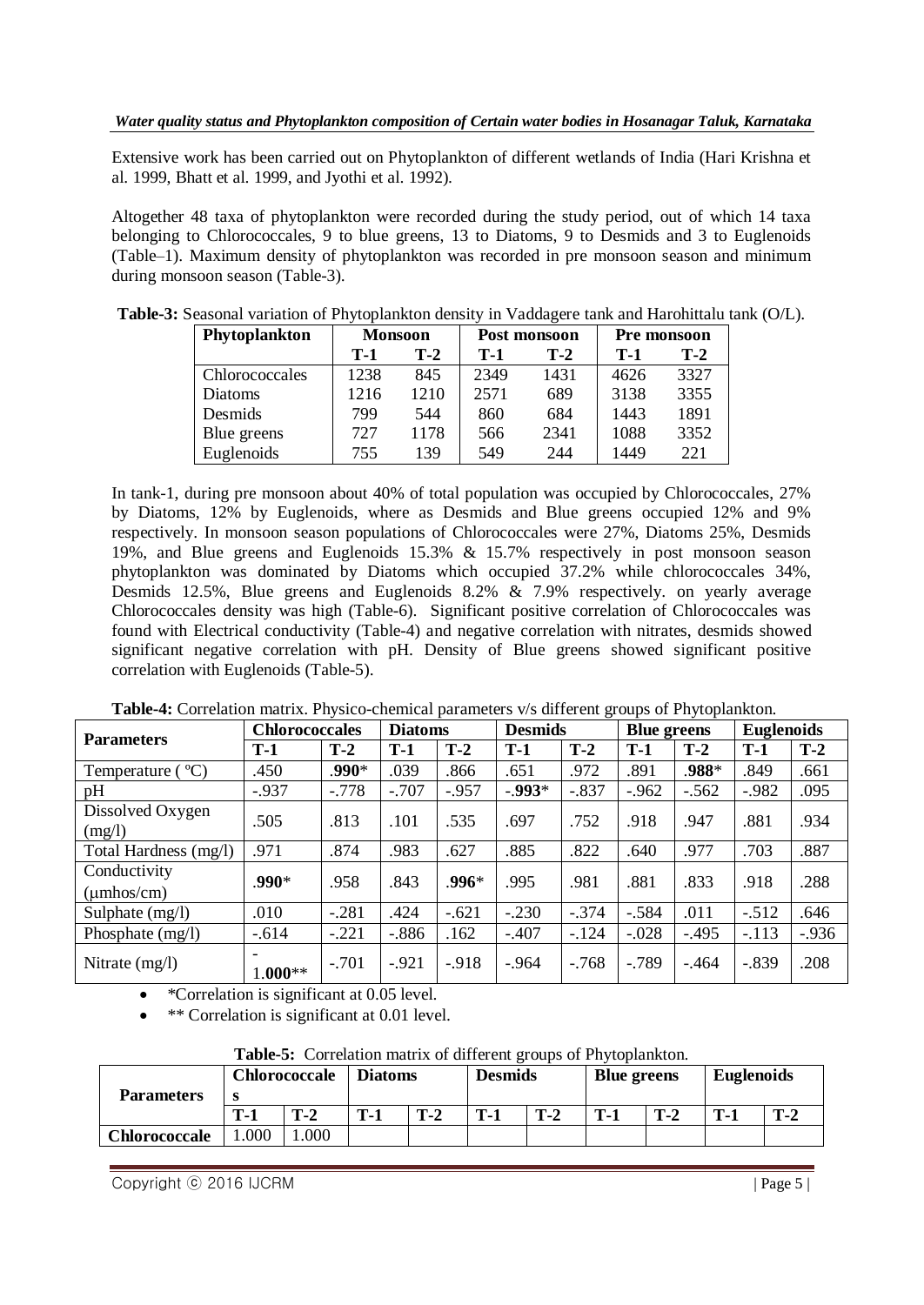*Water quality status and Phytoplankton composition of Certain water bodies in Hosanagar Taluk, Karnataka*

| - 33               |      |      |      |      |      |       |       |         |      |      |
|--------------------|------|------|------|------|------|-------|-------|---------|------|------|
| <b>Diatoms</b>     | .910 | .927 | .000 | .000 |      |       |       |         |      |      |
| <b>Desmids</b>     | .971 | .995 | 784  | .959 | .000 | 000.1 |       |         |      |      |
| <b>Blue greens</b> | .806 | .957 | .487 | .777 | .924 | .923  | .000  | $000$ . |      |      |
| <b>Euglenoids</b>  | .854 | .551 | .560 | .197 | .954 | .466  | .996* | 770     | .000 | .000 |

**Table-6:** Phytoplankton density of Vaddagere tank and Harohittalu tank with Average and Standard

| deviation.          |        |         |                |        |  |  |  |  |
|---------------------|--------|---------|----------------|--------|--|--|--|--|
|                     |        | Average | Std. Deviation |        |  |  |  |  |
| Parameters          | $T-1$  | $T-2$   | $T-1$          | $T-2$  |  |  |  |  |
| Chlorococcales      | 2737.6 | 1751.3  | 1727.1         | 1060.9 |  |  |  |  |
| (O/L)               |        |         |                |        |  |  |  |  |
| Diatoms $(O/L)$     | 2308.3 | 2338.0  | 987.5          | 2460.2 |  |  |  |  |
| Desmids (O/L)       | 1034.0 | 735.6   | 355.5          | 563.6  |  |  |  |  |
| Blue greens $(O/L)$ | 793.66 | 1710.3  | 267.3          | 933.8  |  |  |  |  |
| Euglenoids (O/L)    | 917.66 | 201.3   | 471.5          | 55.19  |  |  |  |  |

**Table-7:** Physico-chemical characteristics of Vaddagere tank and Harohittalu tank with Average and Standard deviation

| Parameters                  | Average |        | Std. Deviation |       |  |  |  |
|-----------------------------|---------|--------|----------------|-------|--|--|--|
|                             | $T-1$   | $T-2$  | $T-1$          | $T-2$ |  |  |  |
| Temperature $({}^{\circ}C)$ | 27.50   | 24.7   | 2.42           | 0.25  |  |  |  |
| pH                          | 7.18    | 7.2    | 0.33           | 0.50  |  |  |  |
| <b>Dissolved</b><br>Oxygen  | 3.13    | 4.26   | 0.30           | 1.28  |  |  |  |
| (mg/l)                      |         |        |                |       |  |  |  |
| Total Hardness (mg/l)       | 25.80   | 10.40  | 7.4            | 2.06  |  |  |  |
| Conductivity                | 103.50  | 110.56 | 76.2           | 15.96 |  |  |  |
| $(\mu$ mhos/cm $)$          |         |        |                |       |  |  |  |
| Sulphate (mg/l)             | 14.63   | 26.26  | 7.5            | 25.93 |  |  |  |
| Phosphate $(mg/l)$          | 0.25    | 0.19   | 0.13           | 0.18  |  |  |  |
| Nitrate $(mg/l)$            | 1.43    | 0.21   | 0.8622         | 0.12  |  |  |  |

Density Of Phytoplankton In Tank-2, during pre monsoon season 27.62% of total population was occupied by Diatoms, 27.3% by Chlorococcales, 27.59% Blue greens, 15.56% and 1.81% by Desmids and Euglenoids respectively. In monsoon season population of diatoms was more with 30.89%, 21.57% Chlorococcales, 30.08% of Blue greens, 13.89% Desmids and 3.56% Euglenoids. In the post monsoon season phytoplankton was dominated by Blue greens, which occupied 43.44%. While Chlorococcales 26.55%, Diatoms 12.78%, Desmids 12.68% & Euglenoids 4.52% respectively, on yearly average blue greens density was high (Table-6). However Chlorococcales were high in pre monsoon season, high total hardness and temperature were found favorable for them. Ashish Tiwari and Chauhan, 2006, also observed similar variations. The species of diatoms grow luxuriantly with higher values of temperature, total hardness, dissolved oxygen, conductivity and lowest concentration of nitrate. Significant positive correlation of Chlorococcales was found with Water temperature, Diatoms with electrical conductivity and blue greens with water temperature (Table-4).

In the present study Scenedesmus occurred throughout the year, similarly *Cymbella* and *Nitzchia* were also recorded. The studies conducted by Chaturvedi et al. 1999 considered that presence of *Scenedesmus* throughout the year indicates water as organically polluted, Ashesh Tiwari and Chauhan, 2006 also concluded similar observation. *Microcystis* was regularly present throughout the